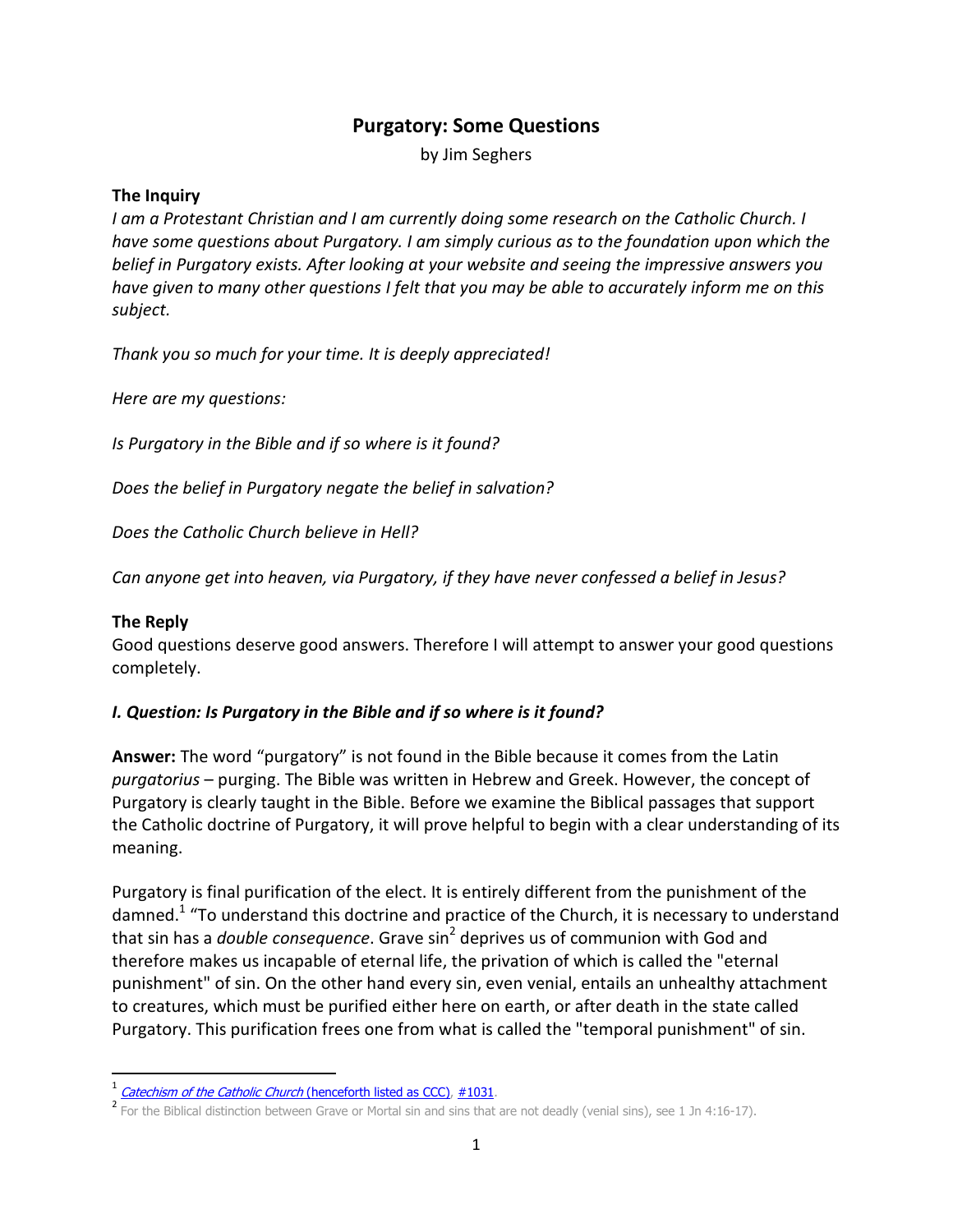These two punishments must not be conceived of as a kind of vengeance inflicted by God from without, but as following from the very nature of sin. A conversion which proceeds from a fervent charity can attain the complete purification of the sinner in such a way that no punishment would remain."<sup>3</sup>

## **1. Nothing Unclean enters heaven:**

**Rev 21:27** - "**But nothing unclean shall enter it**, nor any one who practices abominations or falsehood, but only those who are written in the Lamb's book of life."

**Heb 12:14** – "Pursue peace with everyone, and the **holiness without which no one will see the Lord**."

## **2. Cleansing Fire:**

**1 Cor 3:15** - "If any man's work is burned up, he will **suffer loss**, though he himself will be saved, **but only as through fire**."

## **Interpretation:**

In the context Paul cites (3:4-17) the dissensions at Corinth (1:11-13) to show that the Corinthians are acting in a very unspiritual way (3:4). His makes the point that it is God alone "who gives the growth" (3:7). Men are merely God's instruments, his servants or ministers (3:5) and fellow workers (3:9).

He develops this with two similes. The first centers on crops in a field (3:6-9) and the second on a building of deeds (3:9-17). In describing the reward given to those who work at building the Church (3:14-15), Paul makes it very clear that everyone is paid according to his works. Upright living and correct teaching constitute good material. Anything less than that is defective material that must be discarded, that is, "burned up, he will suffer loss, though he himself will be saved, but only as through fire" (3:15).

The Catholic exegesis is further supported by Paul's use of the Greek word *zemiothesetai*, "suffer loss." Its root verb, *zemioo*, has a wider meaning than merely suffering loss. It can also refer to punishment. This component of punishment is not brought out in most translation. In the Septuagint, *zemioo* is used only in reference to punishment. Thus the lexical meaning of *zemiothesetai* fits very well with the classical Catholic interpretation of this passage, namely, that the Christian will suffer punishment for his bad works. In some cases this punishment is eternal. In other cases it is temporal in Purgatory.

Also the Greek word *houtos*, (v. 15) translated in the RSV as "but only," has the lexical meanings of: "likewise," "similarly," "even so," "in the same manner," "in the same way," etc. It is an adverb modifying the preceding verb "will be saved." "If any man's work is burned up, he will

-

 $3$  CCC,  $\#1472$ .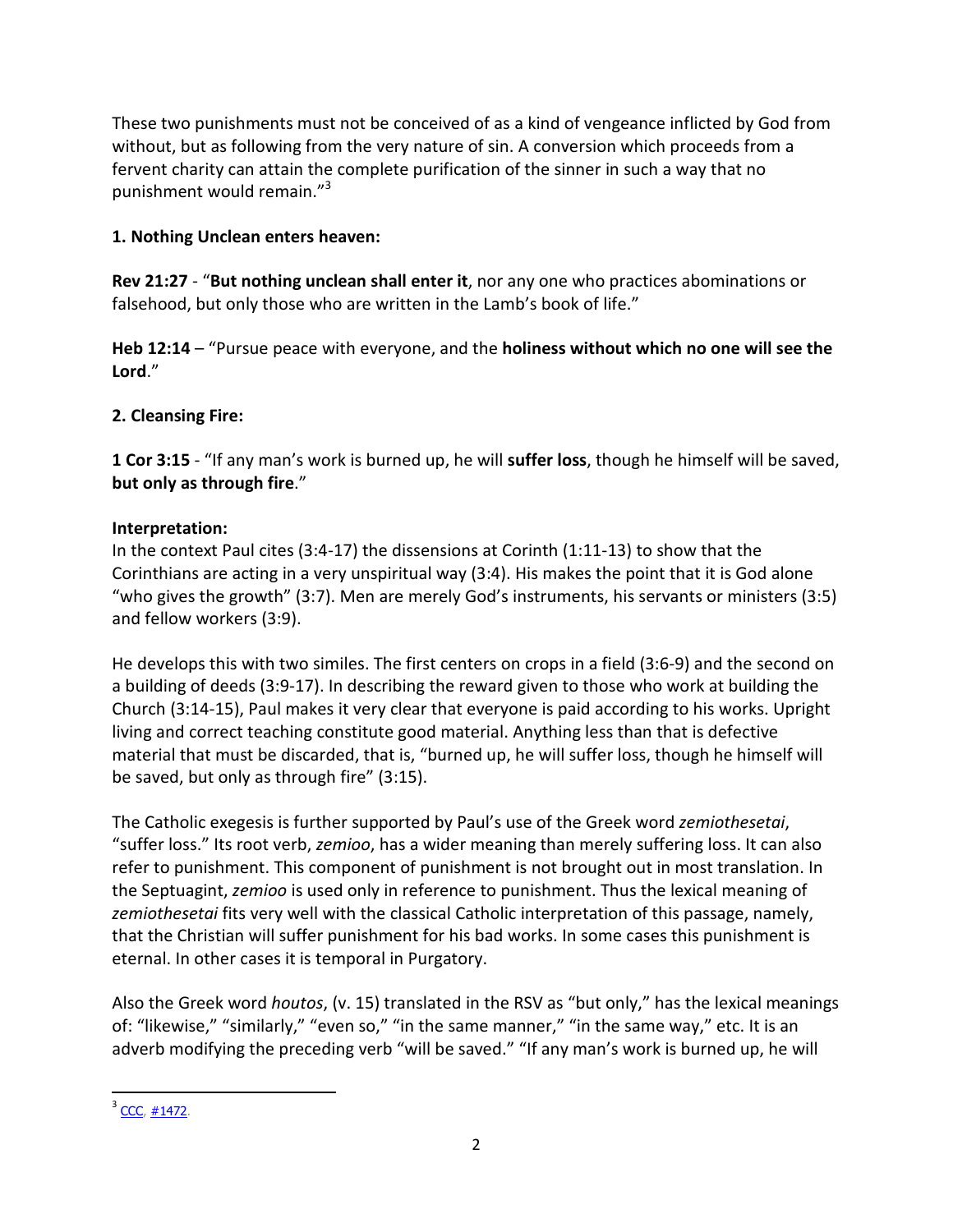suffer loss, though he himself will be saved, **but only** as through fire." It indicates how the **man** is saved, that is, "through fire" (1 Cor 3:15).

It is also fruitful to compare the fire of verse 13 with the fire of verse 15. Paul teaches that as God's fire will purify any dross from the work accomplished in verse 13 so, too, will fire refine the man himself of any impurities in verse 15.

The Bible uses two images of God's fire. One is the purifying fire of God's love that makes good material better (Mal 3:2-3; 1 Pet 1:7). The other is the consuming fire of God's wrath that punishes (2 Thess 1:8; Heb 12:6, 10, 29). God himself is described as a "consuming fire" (Heb 12:29).

**1 Pet 1:7** — "so that the genuineness of your faith, more precious than gold which through perishable is tested by fire, may redound to praise and glory and honor at the revelation of Jesus Christ."

## **Interpretation:**

Verses 3-12 are a hymn of praise and gratitude to God. In verses 3-5: Peter proclaims that the Redemption affects a kind of rebirth, which, if we are faithful, will cause us to receive an inheritance that is "kept in heaven." In verses 6-9 he teaches that the hope of obtaining this inheritance brings Christians joy in the midst of the trials that test their faith. It is implied that this testing process "by fire" may be completed in the next life if needed.

For other passages that allude to purgatory see: Dan 12:10; Mt 5:26; 12:32; 1 Pet 3:19; Jude 23.

# **3. Praying for the Dead and Forgiveness After Death:**

We learn from graffiti in the catacombs that praying for the dead goes back to the earliest days of Christianity. Ancient Christian documents such as the *Acts of Paul and Thecla*, and the writings of Perpetua, Tertullian, Cyril of Jerusalem, Epiphanius of Salamis, John Chrysostom, and Augustine speak clearly about the Christian practice of praying for the dead. All of these Christian citations were written between A.D. 160 and 421. This practice makes no sense except for a belief that they needed prayers because they were undergoing purification.

**2 Macc 12:42,46** - "and they turned to **prayer**, beseeching that the sin which had been committed might be **wholly blotted out**. . . Therefore he made **atonement for the dead**, that they might be **delivered from their sin**."

#### **Interpretation:**

After a battle Judas discovered that the men who had fallen in battle had under their tunics "sacred tokens of the idols of Jamnia, which the law forbids the Jews to wear" (2 Macc 12:40). Their prayer and sacrifices for the dead indicates a time of purification between death and heaven. This makes no sense if these fallen soldiers ware either in heaven or hell.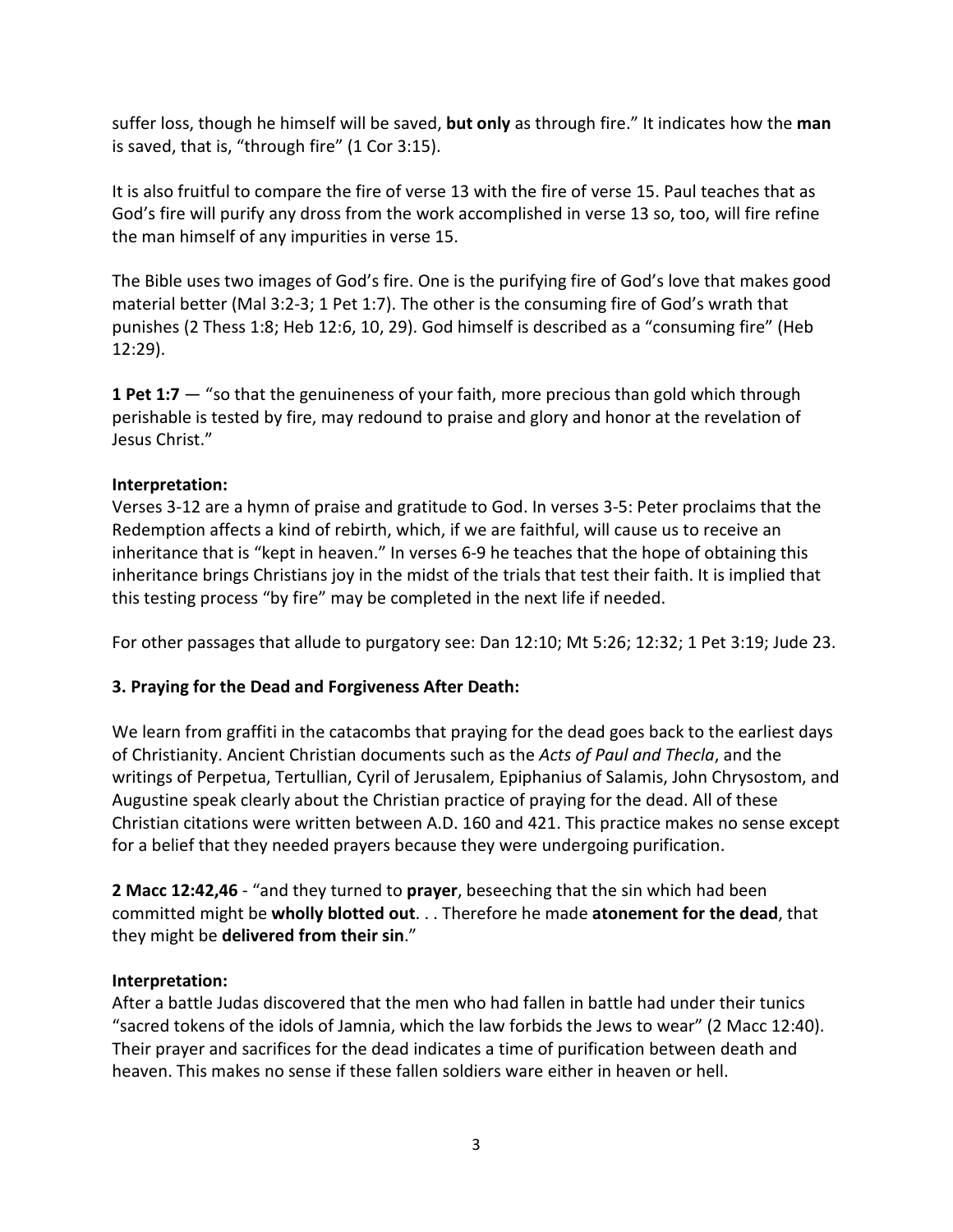Contemporary observant Jews continue to pray for the dead with the prayer called the Mourner's Kaddish.

**Sir 7:33** - "Give graciously to all the living, and **withhold not kindness from the dead**." Why do the dead need kindness if they are in heaven? The passage has no meaning if they are in hell.

## **4. Some Sins Can Be Forgiven After Death:**

**Mt 12:32** – "And whoever says a word against the Son of man will be forgiven; but whoever speaks against the Holy Spirit will not be forgiven, either in this age **or in the age to come**."

# *II. Question: Does the belief in Purgatory negate the belief in salvation?*

**Answer:** I am not sure what you mean by "negate the belief in salvation". The Catholic Church teaches that "our justification comes from the grace of God."<sup>4</sup> Furthermore, the Council of Trent issued the following dogmatic statement, which all Catholics are bound to believe:

"We are therefore said to be justified **by faith**, because faith is the beginning of human salvation, the foundation and root of all justification, without which it is impossible to please God ... We are therefore said to be justified **gratuitously** [that is, not by works], because none of those things that precede justification, **whether faith or works, merit the grace of justification**."<sup>5</sup>

Purgatory is not a second chance, but the final purification for some of those who die in God's grace. Therefore Purgatory does not negate the mercy of salvation in Jesus Christ; it exemplifies it.

# *III. Question: Does the Catholic Church believe in Hell?*

**Answer:** Absolutely! "The teaching of the Church affirms the existence of hell and its eternity. Immediately after death the souls of those who die in a state of mortal sin descend into hell, where they suffer the punishments of hell, "eternal fire." The chief punishment of hell is eternal separation from God, in whom alone man can possess the life and happiness for which he was created and for which he longs."<sup>6</sup>

-

<sup>&</sup>lt;sup>4</sup> CCC, #1996.

<sup>&</sup>lt;sup>5</sup> Trent, "Justification," Chapter 8.

<sup>&</sup>lt;sup>6</sup> CCC, #1035.